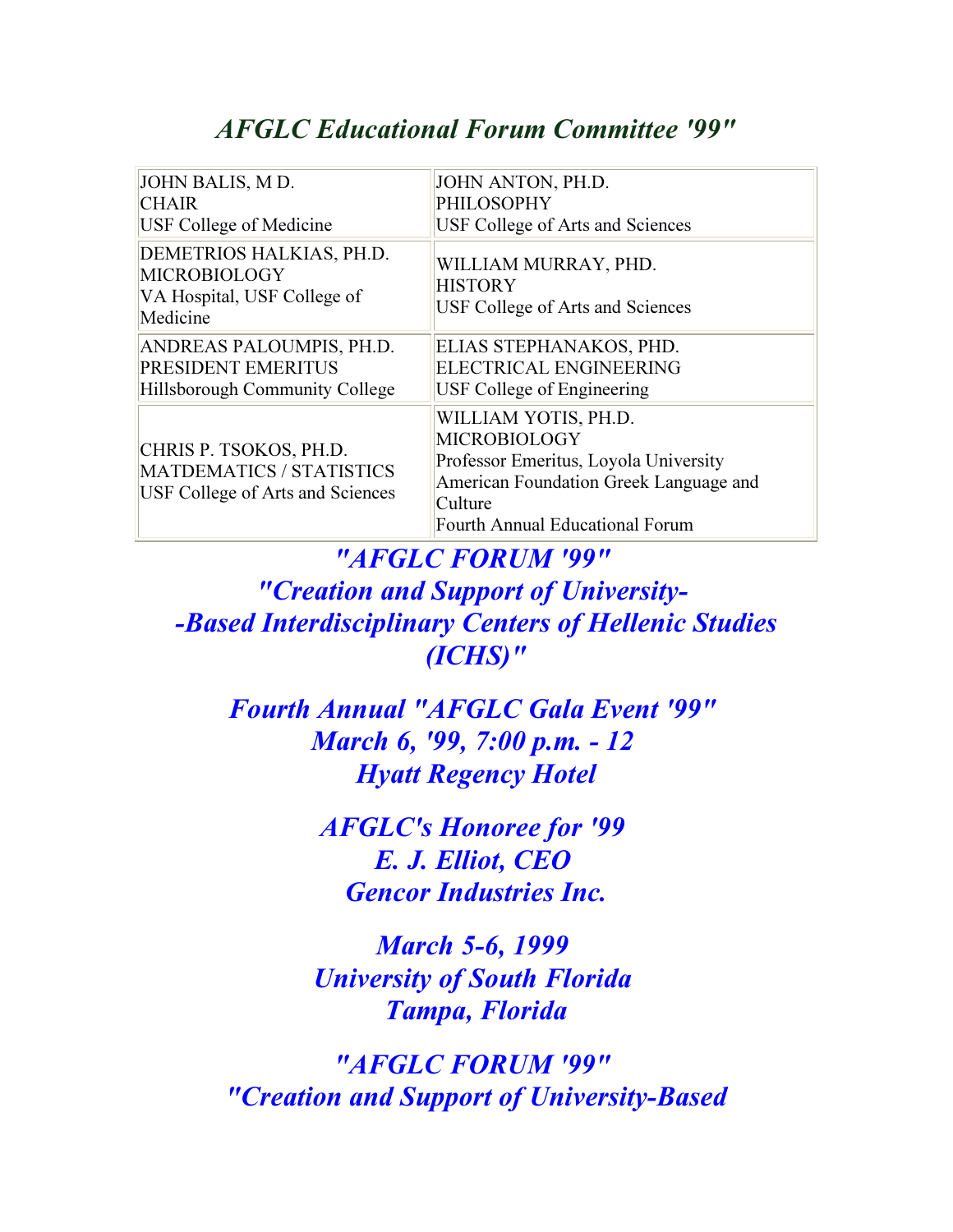Interdisciplinary Center of Hellenic Studies (ICHS) March 5-6, 1999 University of South Florida, Communication & Information Sciences, (CIS) 1048 PROGRAM

## PROGRAM

Friday - March 5, 1999

9:00 am - Registration, Continental Breakfast 10:00 am & Social Hour

10:00 am  $-10:45$ am Welcome Invocation His Grace Bishop Iacovos of Catania Greetings from the University of South Florida The Honorable Betty Castor President, USF Prof. S. David Stamps

> Dean, College of Arts and Sciences, USF

Opening Remarks "AFGLC and the ICHS Concept" Prof. Chris P. Tsokos Department of Mathematics, USF "Strategies to Support the AFGLC" Mr. Gus A Stavros, CEO Pelam Investments, Inc

"Support of ICHS as a Center of Excellence at USF" Mr. Daniel Ruth, Columnist The Tampa Tribune

## "ICHS Programs and Plans" MODERATOR: PROF. JOHN BALIS

| 10:45<br>$a.m. -$<br>12:45<br>p.m. | "Starting an ICHS at USF: Working<br>from our Strengths"<br>Prof. William M. Murray<br>Department of History, USF                                     | "Hellenism in Israel and Jordan<br>and USF's Excavation in Sepphoris<br>in Palestine"<br><b>Prof. James Strange</b><br>Department of Religious Studies, USF                                            |
|------------------------------------|-------------------------------------------------------------------------------------------------------------------------------------------------------|--------------------------------------------------------------------------------------------------------------------------------------------------------------------------------------------------------|
|                                    | "Local Resources for a Program in<br><b>Classical Greek Art and</b><br>Archeology"<br><b>Prof. Suzanne P. Murray</b><br>Department of Humanities, USF | <b>Coffee Break</b> (15 minutes)                                                                                                                                                                       |
|                                    | "Teaching Classical Greek at USF"<br>Prof. John Noonan<br>Department of Classics, USF                                                                 | "The American School of Classical<br><b>Studies: 118 Years of Teaching</b><br><b>Hellenism to American University</b><br><b>Students"</b><br><b>Prof. Stephen V. Tracy</b><br>Chairman of the Managing |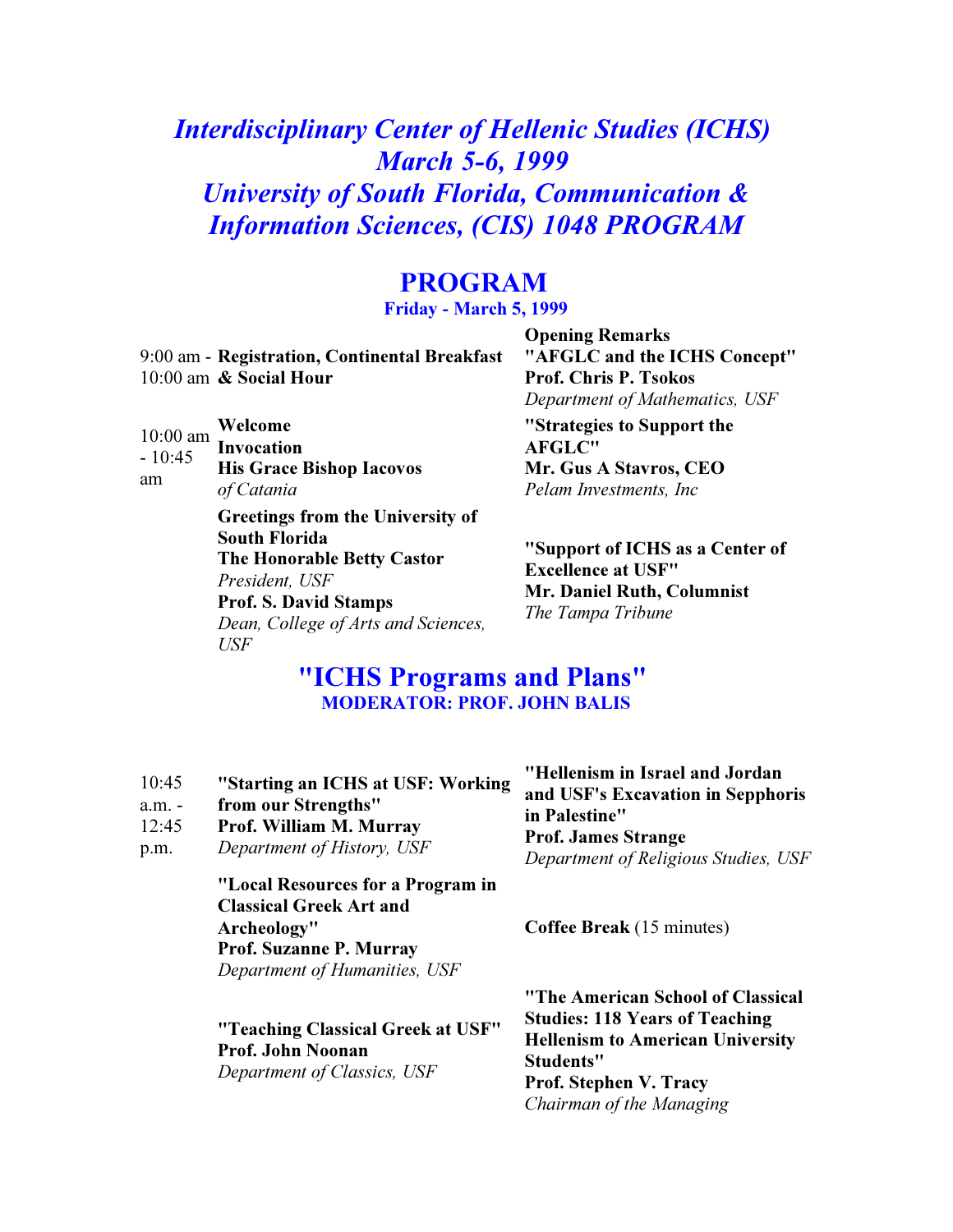Committee of the American School of Classical Studies, Athens, Greece Professor of Greek, Ohio State University

"Teaching Hellenism with the

"Hellenism, The Tarpon Springs Center of SPJC and the Potential for Perseus Project Database: How it Cooperation with USF" Provost Hick M. Billiris Tarpon Springs Center

St. Petersburg Junior College

#### "One Hundred Years of Hellenism through Classical Archeology The AIA and America's Universities" Prof. Nancy Wilkie

President, Archeological Institute of America, Department of Classics, Carleton

College

Coffee Break (15 minutes)

Round Table Discussion: The ICHS and the Classical Civilization Program" Father Stanley Harakas

Department of Religious Studies, Courtesy Member, USF Former Dean of the Holy Cross Greek Orthodox School of Theology

12:45 Dr. John Anton

p.m.- 1:15 p.m. Distinguished Professor of Greek Philosophy, USF

AND

Chris Tsokos, Gus A. Stavros, Daniel Ruth, William Murray, Suzanne Murray, John Noonan, Stephen Tracy, Nancy Wilkie, Nick Billiris, James Strange, Maria Daniels

1:15 p.m.

 $-2:15$ Lunch

p.m.

"Hellenism: Definitions and Perspectives" MODERATOR PROP. ANDREAS PALOUMPIS

### Concluding Remarks Prof. John Balis Department of Pathology College of

Medicine, USF

Might Work at USF" Ms. Maria Daniels

Visual Collections Curator The Perseus Project, Tufts University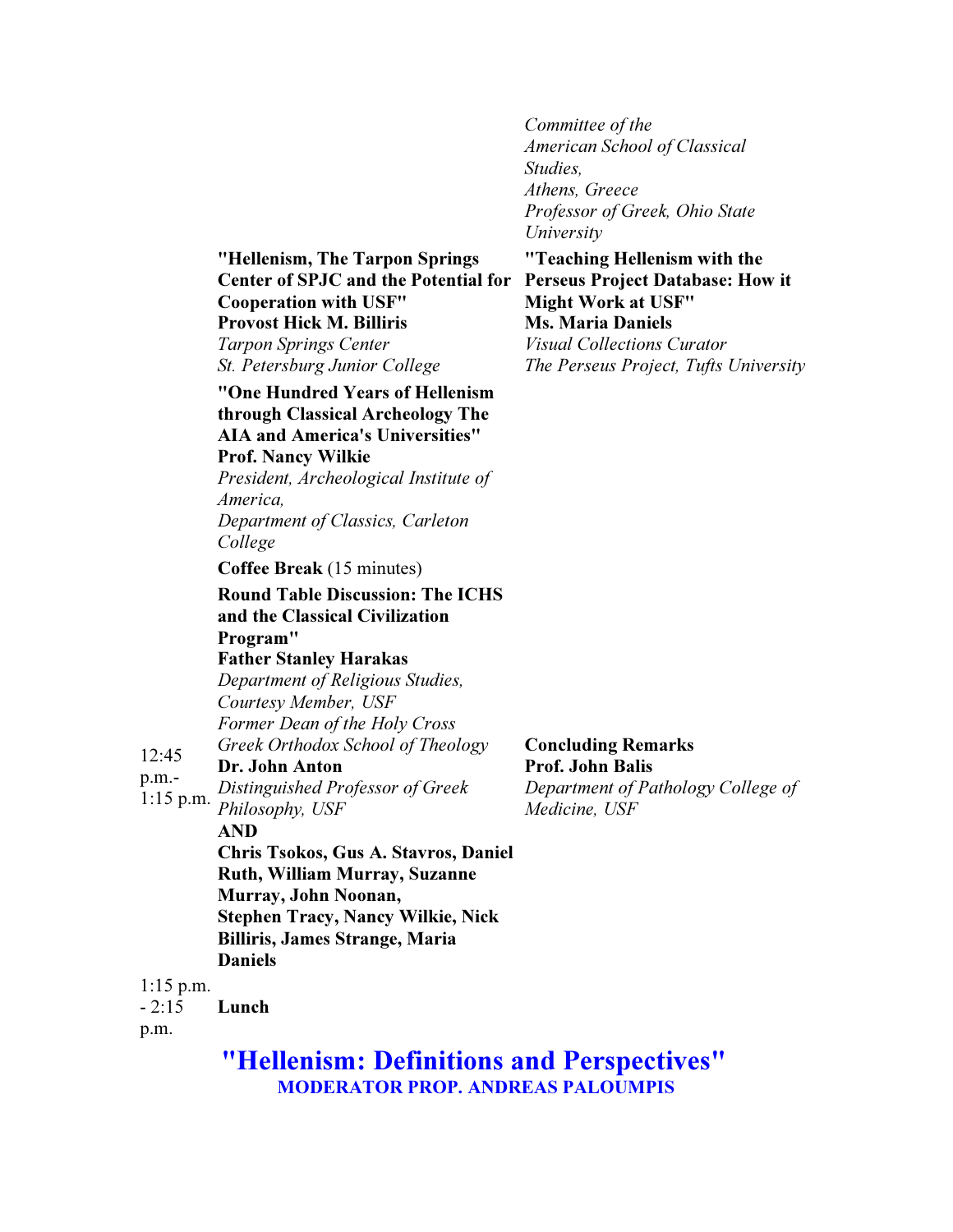| $2:15$ p.m.<br>$-4:30$<br>p.m. | "The Importance of Hellenic Studies<br>and the AFGLC"<br><b>Ms. Catherine Koumarianou</b><br>Athens, Greece                                                                                                                                                                                                                      | "In Support of AFGLC"<br><b>Theo Zacharatos</b><br>Theo G. Zacharatos & Associates<br>Royal Oak Michigan                              |
|--------------------------------|----------------------------------------------------------------------------------------------------------------------------------------------------------------------------------------------------------------------------------------------------------------------------------------------------------------------------------|---------------------------------------------------------------------------------------------------------------------------------------|
|                                | "In Support of the Interdisciplinary<br><b>Centers of Hellenic Studies"</b><br><b>Prof. George Roussas</b><br>Dean, College of Arts & Science<br>University of California at Davis<br>"Biopolitics-Bioculture-A new<br><b>Renaissance: Contribution to</b><br>Hellenism"                                                         | "Rediscovery of Greece" or "From<br><b>Hellas to Greece"</b><br>Dr. Fani-Maria Tsigakou<br>Curator, Benaki Museum<br>Athens, Greece   |
|                                | Prof. Agni Vlavianos Arvanitis<br>President<br><b>Biopolitics International Organization</b><br>Athens, Greece<br><b>Round Table Discussion:</b><br>"Aspirations, Challenges and<br><b>Opportunities of Programs in</b>                                                                                                          | <b>Coffee Break</b> (15 minutes)                                                                                                      |
| $-5:30$<br>p.m.                | <b>Hellenic Studies"</b><br><b>Prof. Aristotle Michopoulos</b><br>Greek Studies Director & Dean<br>Hellenic College Holy Cross<br>Orthodox School of Theology<br>4:30 p.m. Ms. Sophia Metsakis-Laszlo<br>Greek Language & Culture<br>University of South Alabama<br><b>Prof. Ippokratis Kantzios</b><br>Greek Language & Culture | <b>Concluding Remarks:</b><br><b>Prof. Andreas Paloumpis</b><br><b>President Emeritus of Hillsborough</b><br><b>Community College</b> |
|                                | Stockton State College of New Jersey<br><b>AND</b><br>Catherine Koumarianou, George<br>Roussas, Agni Vlavianos Arvanitis,<br>Fani-Marla Tsigakou, Theo<br><b>Zacharatos</b>                                                                                                                                                      |                                                                                                                                       |
|                                | <b>Saturday - March 6, 1999</b>                                                                                                                                                                                                                                                                                                  |                                                                                                                                       |
|                                | 9:00 a.m. - Registration, Continental Breakfast &                                                                                                                                                                                                                                                                                |                                                                                                                                       |

10:00 a.m. Social Hour

"AFGLC & The Bonding Between America & Greece" In Preparation for the Next Millennium MODERATOR PROP. CHRIS TSOKOS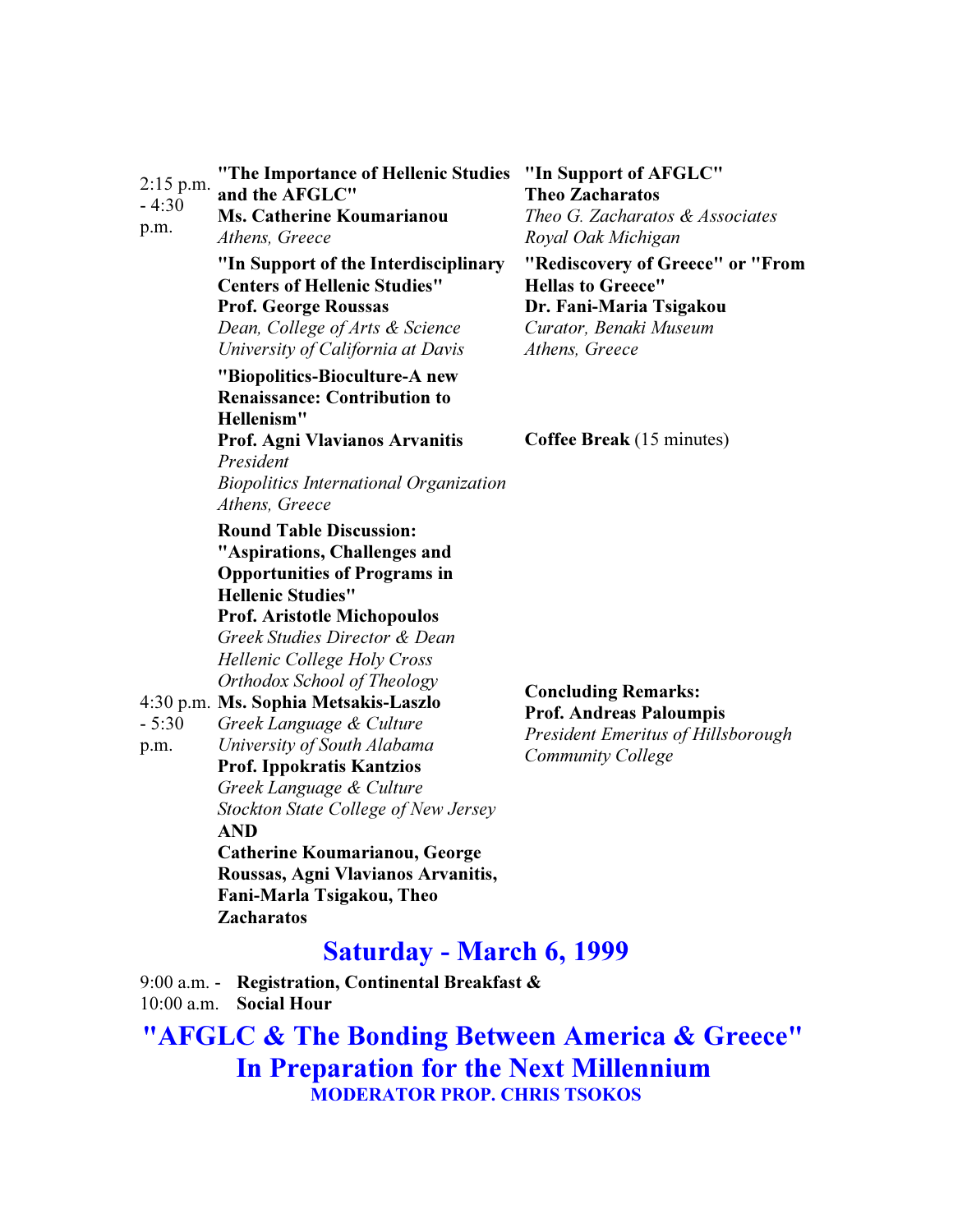10:00 am - 12:00 noon "Greetings from the University of South Florida" Prof. Thomas J. Tighe Provost and Executive Vice President University of South Florida

"The Future U.S.-Greek Relationships and AFGLC" THE HONORABLE NICHOLAS BURNS - UNITED STATES AMBASSABOR TO **GREECE** 

### "The Interdisciplinary Center of Hellenic Studies at USF and the AFGLC"

The Honorable Alexios G. Christopoulos Minister, Deputy Chief of the Embassy of Greece to the United States

"Greetings from the State House" The Honorable Gus M. Bilirakis Florida House of Representatives

#### "What is Hellenism? The Diaspora Perspective" Mr. Chris Tomaras

President Council of Hellenes Abroad (SAE) North & South America, Chicago, Illinois

### "New Perspectives for Greek Foreign Cultural Policy"

Dr. Constantinos Dallas Special Advisor to George A Papandreou Minister of Foreign Affairs, Athens, Greece

"Support of AFGLC and Its Mission" Ms. Ourania Lampsidou Special Advisor to Minister of **Culture** Athens, Greece

"On our Support of AFGLC - Aims 8 Objectives" Ms. Catherine Ferguson Grand President Daughters of Penelope, USA

#### "The Hellenic American Union and AFGLC" Mr. Evangelos Sorogas President, American Educators in Greece Hellenic American Union, Athens,Greece

"Hellenism and Ethnic Interactions in the Post Cold War Era" Prof. Chris P. Ioannides Chairman of Faculty The Zeros Basil Vryonis Center for the Study of Hellenism Rancho Cordova, California

AFGLC Educational Forum '99 - Conclusions" PROFESSOR CHRIS P. TSOKOS - PRESIDENT, AFGLC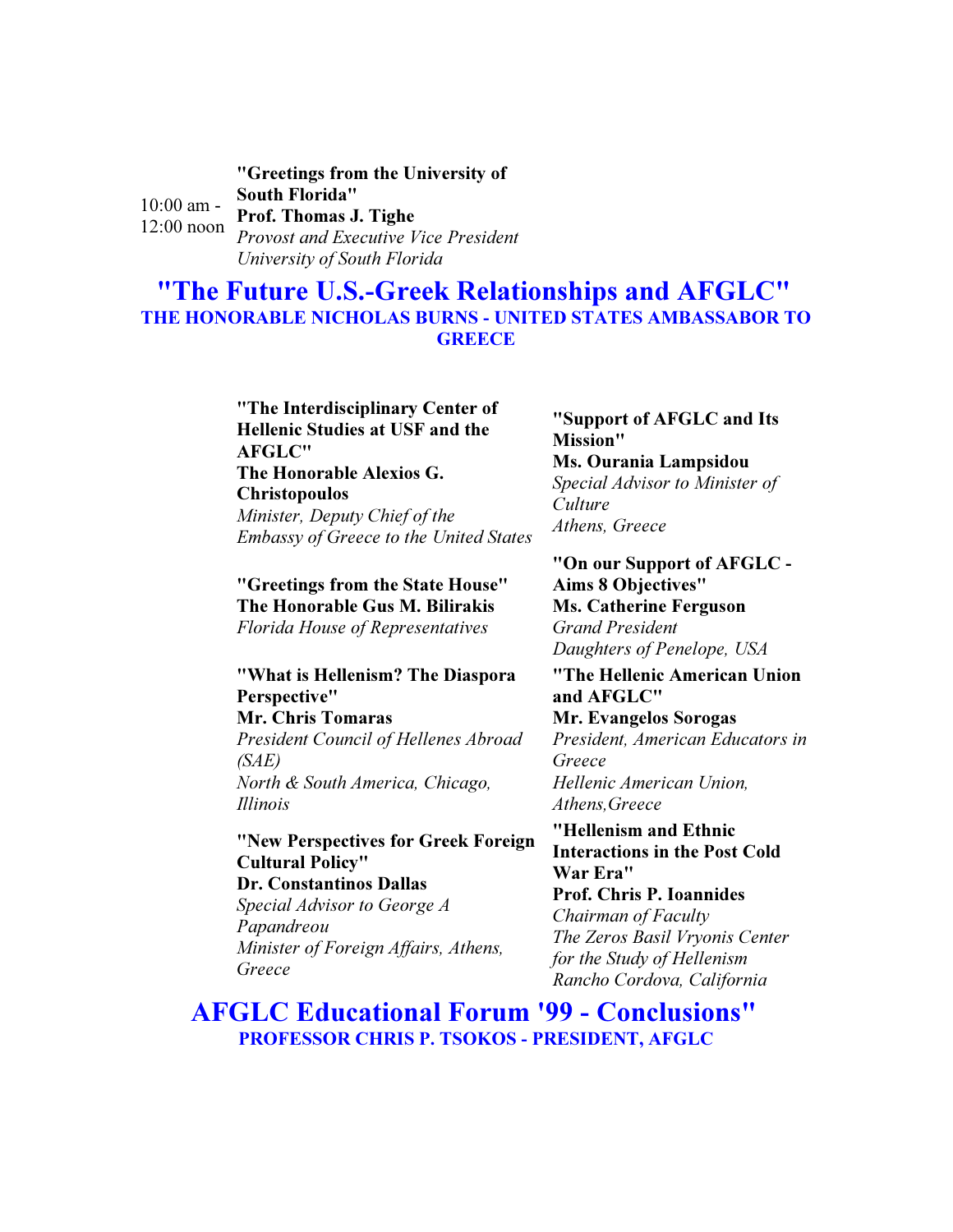# AFGLC Press Conference

The Honorable Nicholas Burns will answer questions on the "Future Greek-American Relations" along with Minister Alexios G. Christopoulos of the Greek Embassy in Washington, D.C. Members of the Board of Directors of AFGLC will also be available to answer questions.

# The President of the Hellenic Republic

It is a great pleasure for me to have this opportunity to congratulate the members of the American Foundation for Greek language and Culture for their significant contribution in preserving and propagating the Greek language and cultural tradition in the United States of America.

This outstanding Foundation, created by an inspired group of distinguished academicians, politicians and businessmen has been highly successful, during the last years, in introducing the distinctive Greek character, spirit and attitude to all those keen to increase their knowledge of Greece through the Greek language. Moreover by fostering a fresh interest in the study of Hellenism, the AFGLC has actively helped in strengthening the intellectual ties between the Greek and the American peoples.

The tireless and multifaceted efforts of the AFGLC in enhancing the study of the Greek language and in offering a wealth of knowledge in the fields of Greek literature, history philosophy art, society and culture reflect, in an exemplary way the ancient ideal of "Paideia", a Greek word so difficult to translate.

Finally I would like to make a special reference to the dedication of the Foundation in introducing modem Greek literature, and particularly the poetic work of our two Nobel laureates and Cavafy.

With these thoughts, I would like to congratulate you once more for your valuable offer and to wish you every success in your noble mission.

## CONSTANTINOS STEPHANOPOULOS

"We will be the most effective force in the Americas, now and in the future, to promote Hellenism and our Greek Culture."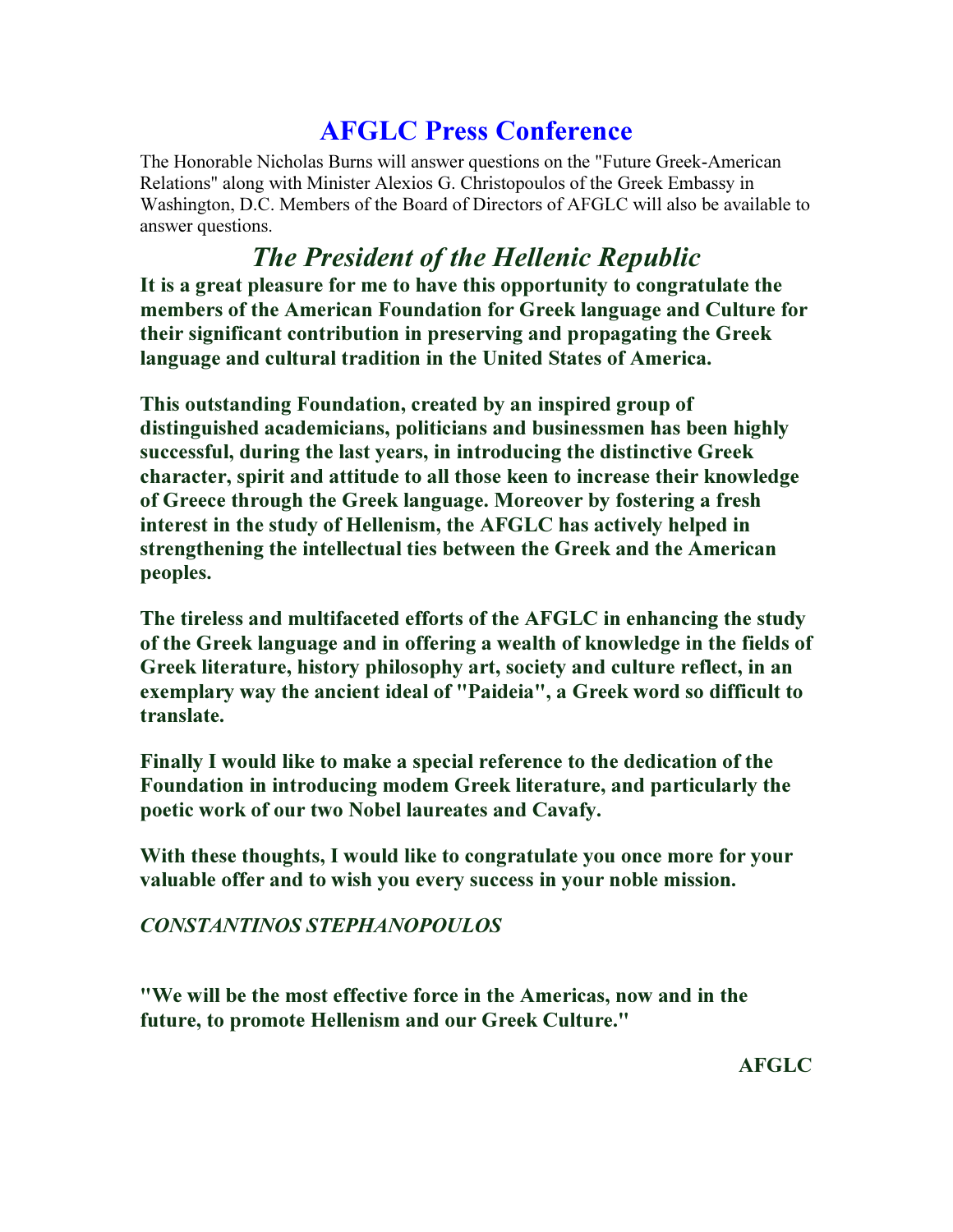May I take this opportunity to express my deepest appreciation and high esteem for the invaluable contribution of the American Foundation (AFGLC) to the promotion of the principles, values and ideals of the Hellenic heritage in the United States. Through the deep devotion and the unwavering commitment to the Greek language and culture, the American Foundation (AFGLC) has become one of the outposts of Hellenism and a cultural bridge which unites the Greek and the American peoples.

- Loucas Tsilas, Ambassador of Greece to USA

I would like to join AFGLC in stating that the program of action AFGLC is proposing to engage in is both of crucial importance and great urgency. It merits the strongest support by all of us, and speaking for myself, I declare my readiness to assist you in every possible way either in the United States or in Greece.

- George D. Papoulias, Ambassador of Greece to USA

Let me take this opportunity to commend you and your organization (AFGLC) on all your efforts. I wholeheartedly support your mission to assist in the preservation of the Greek language and culture. It is through people like you and your organization that these values will continue to prosper. For it is through academic institutions that Hellenic history including language, heritage and culture of past and present can be made available to future generations. Indeed, the impact that the Hellenic culture and language have had on western civilization should not be forgotten.

- Chris Tomaras, President, Council of Hellenes Abroad (SAE)

I am particularly impressed with the educational mission overtaken by the AFGLC to preserve the historic and cultural role of the Hellenic tradition and language in the Americas. Yours is an important mission with dimensions which cut across the very essence of Hellenism; how to not only preserve our culture and traditions but also how to raise both interest and awareness of the beauty that is Hellenism in the Americas and worldwide.

- Erato Kozakou-Marcoullis, Ambassador of Cyprus to USA

We at AFGLC must work to achieve the stated aims and objectives. the United States, the world . . . will be better for remembering and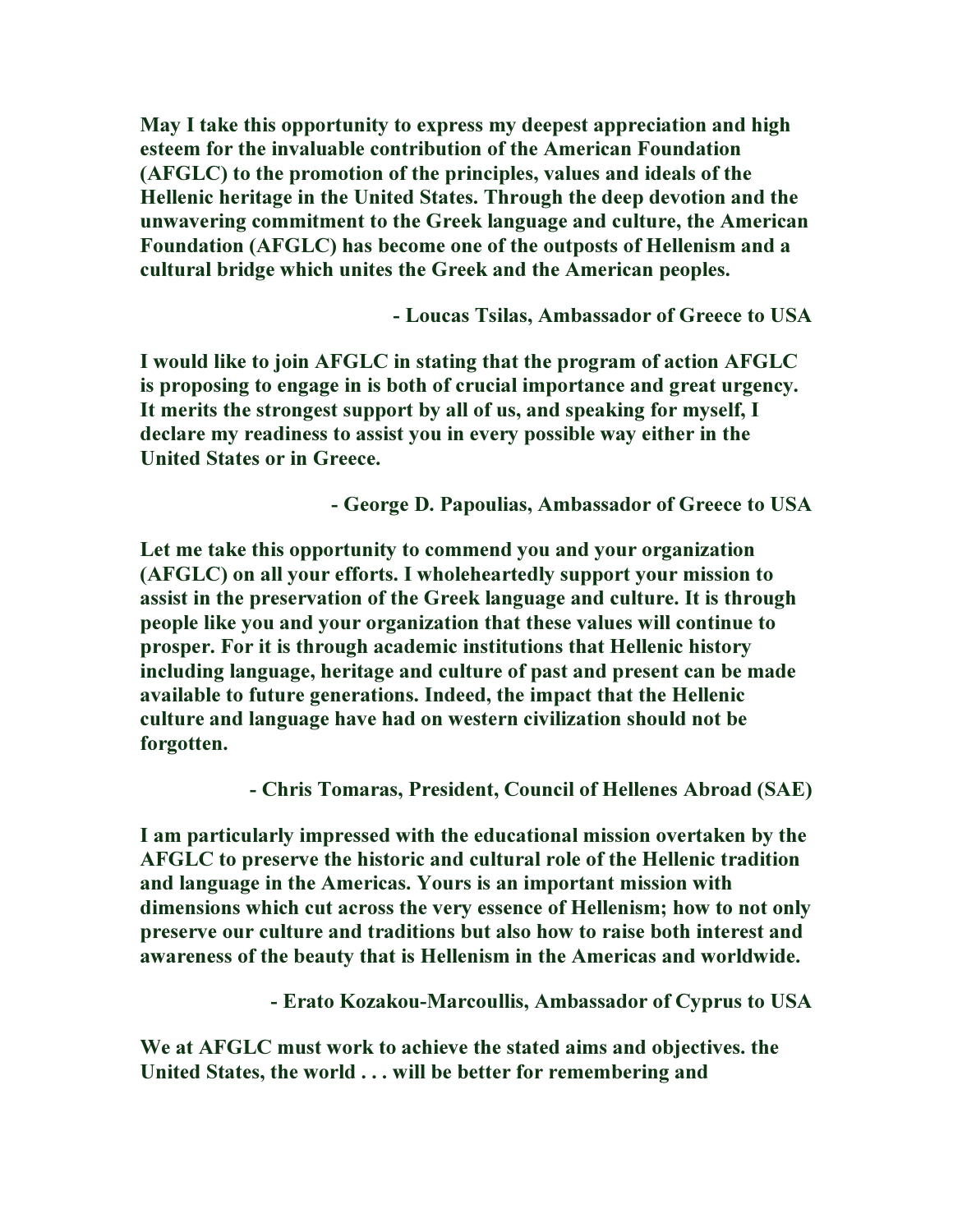implementing the democratic ideals and philosophies of our ancient heritage.

- Gus A. Stavros, March 1997

AFGLC has undertaken an extremely important and urgent task of enhancing and promoting Hellenism in the Americas. Your approach of the establishment of Interdisciplinary Centers for Hellenic Studies, ICHS, at academic institutions is quite unique and will do justice to the teachings of the broad spectrum of Hellenism.

- Andonis Samaras, Former Foreign Minister of Greece

I am proud of the values the Greeks have held since antiquity. a strong work ethic - communities of neighbors and friends - and the sanctity of home and family. If, in our minds, we dig down to the bedrock of our nation, we will find these same principles, along with freedom, democracy and the dignity of man. I think we will find, as we shake the earth from our hands, that in uncovering the roots of America we have touched the foundation stones of Greece.

- Michael Bilirakis, Member of US. Congress

Congratulations to all members of the American Foundation for Greek Language and Culture (AFGLC) for their dedication to Greek ideals and culture. Our steady orientation towards these goals is the best guarantee for a bright future for Hellenism.

- Dimitris Macrynikolas, Consul of Greece in Atlanta

Ms. Penelope Salmons Mr. Daniel J. Samitas Dr. William Yotis

| <b>Honorary Board</b>                                                 | <b>Managing Director</b>                     |
|-----------------------------------------------------------------------|----------------------------------------------|
| Mr. Andrew A Athens                                                   |                                              |
| <b>President</b><br><b>World Council of Hellenes Abroad</b>           | <b>Ms. Fotini Priniotakis</b>                |
| The Honorable Michael Bilirakis<br><b>US House of Representatives</b> | <b>Board of Trustees</b><br>Dr. John P Anton |
| Dr. Diskin Clay<br><b>Director</b>                                    | Dr. John Balis<br>Dr. Demetrios Halkias      |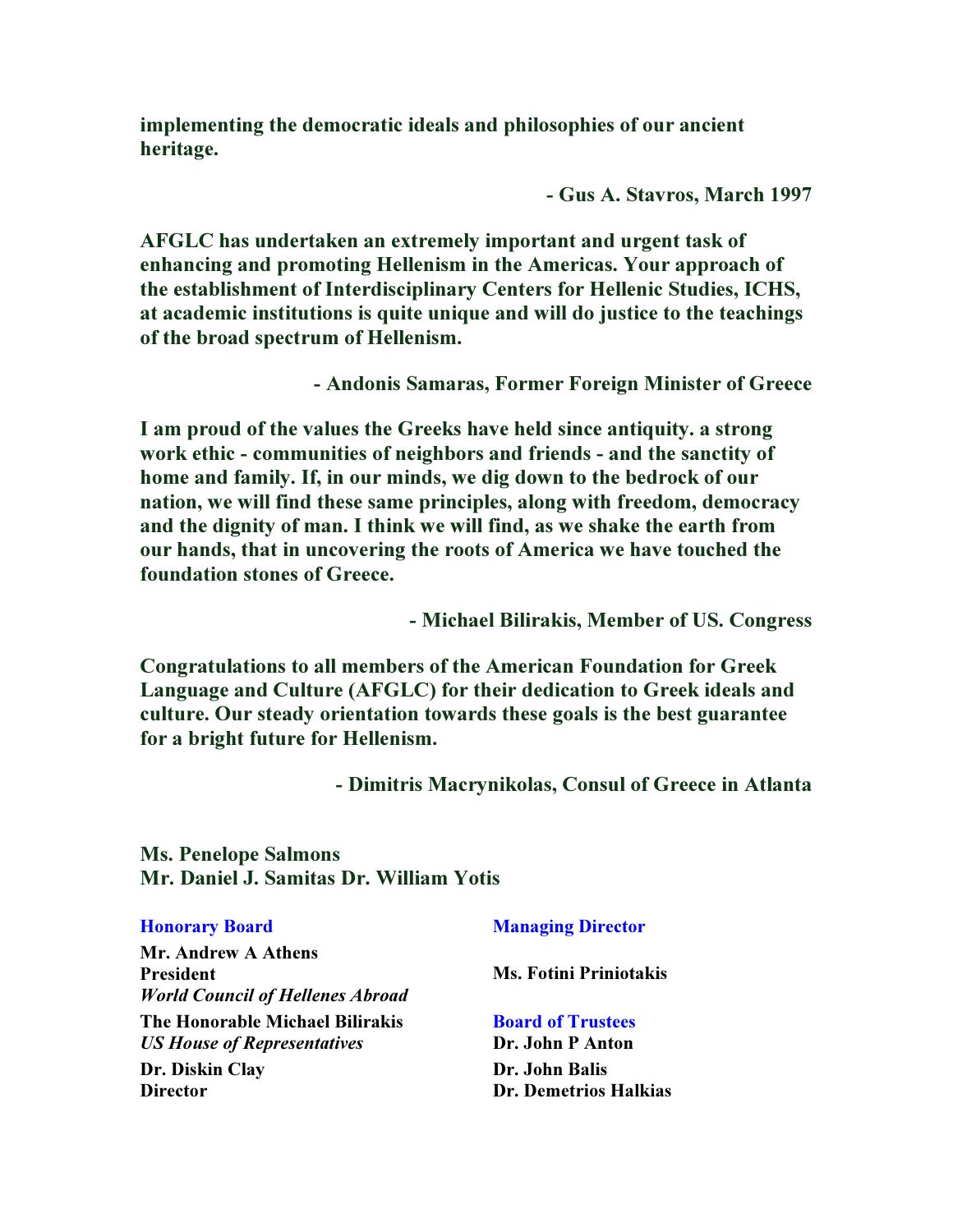Classic Studies, Duke University Dr Takis Klis The Honorable Michael S. Dukakis Former Governor of Massachusetts Mr. E.J. Elliot **CEO** Gencor Industries, Inc Dr. Dimitrios Germidis Former Governor of National Bank of **Greece** The Honorable Sam Gibbons Former US House Representative The Honorable Eugene Rossides Washington, D.C. Mr. Gus A Stavros **CEO** Pelam Investments, Inc **Executive Committee Mr. Dean Hampers** Dr. Chris P Tsokos President Dr. John Balis

Vice President

Dr. Demetrios Halkias Treasurer Ms. Mary Kottis

**Secretary** 

Ms. Fotini Priniotakis International Correspondent Mr. Peter Kourmolis Mr. George Pappas Ms. Fotini Priniotakis Ms. Effie Sorolis Ms. Debbie Stathopoulos-Soldatos

Dr. Chris P Tsokos

#### Board of Directors

Ms. Tina Bakkalapulo Mr. Thom Bougas Dr. Harry Diamandis Mr. Evangelo "Van" Firios Mr. Andonis Giouvalakis Ms. Maria Gorter Ms. Mary Kottis Mr. Michael Melachrino Dr. William Murray Dr. Andreas Paloumpis Ms. Ginny Pappas Ms. Pipina Pappas

#### Director of AFGLC Branch Centers

Ms. Penelope Salmons New England / Boston, Massachusetts

Dr. Zachary G. Stoumbos New Jersey

Ms. Mary Lainiotis-Caraynnopoulos Dallas, Texas

Dr. Stelios Aktipis Chicago, Illinois

Dr. George S. Kleris Atlanta, Georgia

Dr. Alex S. Papadopoulos The Carolinas / Charlotte, North Carolina Evangelos Sorogas Athens, Greece

"If we do not succeed in the rejuvenation and enhancement of Hellenism in the Americas, history will not forgive us."

- AFGLC